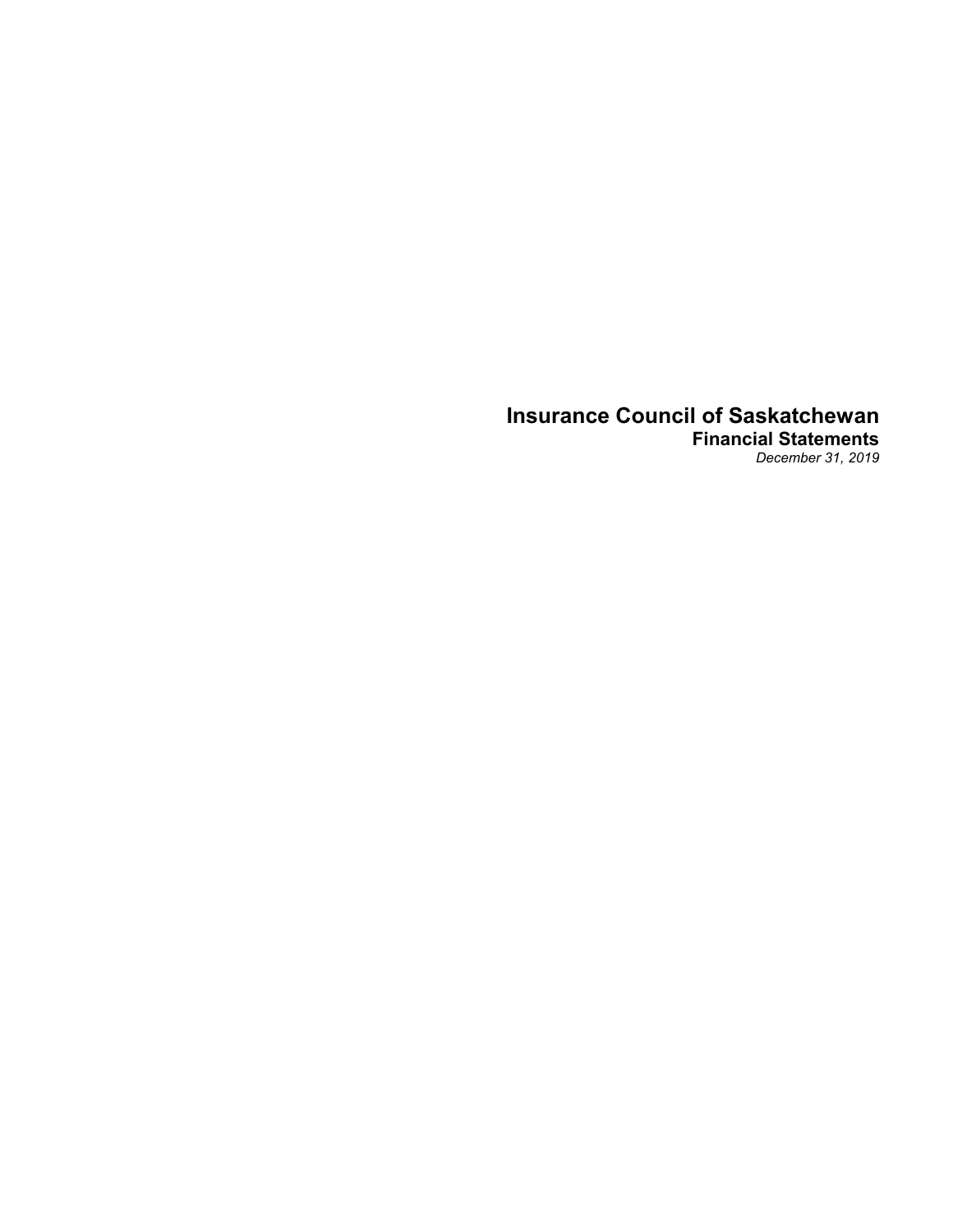To the Members of Insurance Council of Saskatchewan:

Management is responsible for the preparation and fair presentation of the accompanying financial statements, including responsibility for significant accounting judgments and estimates in accordance with Canadian accounting standards for not-for-profit organizations. This responsibility includes selecting appropriate accounting principles and methods, and making decisions affecting the measurement of transactions in which objective judgment is required.

In discharging its responsibilities for the integrity and fairness of the financial statements, management designs and maintains the necessary accounting systems and related internal controls to provide reasonable assurance that transactions are authorized, assets are safeguarded and financial records are properly maintained to provide reliable information for the preparation of financial statements.

The Board of Directors is composed entirely of Governors who are neither management nor employees of the Council. The Board is responsible for overseeing management in the performance of its financial reporting responsibilities, and for approving the financial information. The Board fulfils these responsibilities by reviewing the financial information prepared by management and discussing relevant matters with management, and external auditors. The Board is also responsible for recommending the appointment of the Council's external auditors.

MNP LLP is appointed by the Members to audit the financial statements and report directly to them; their report follows. The external auditors have full and free access to, and may meet periodically and separately with, both the Board and management to discuss their audit findings.

April 27, 2020

Executive Director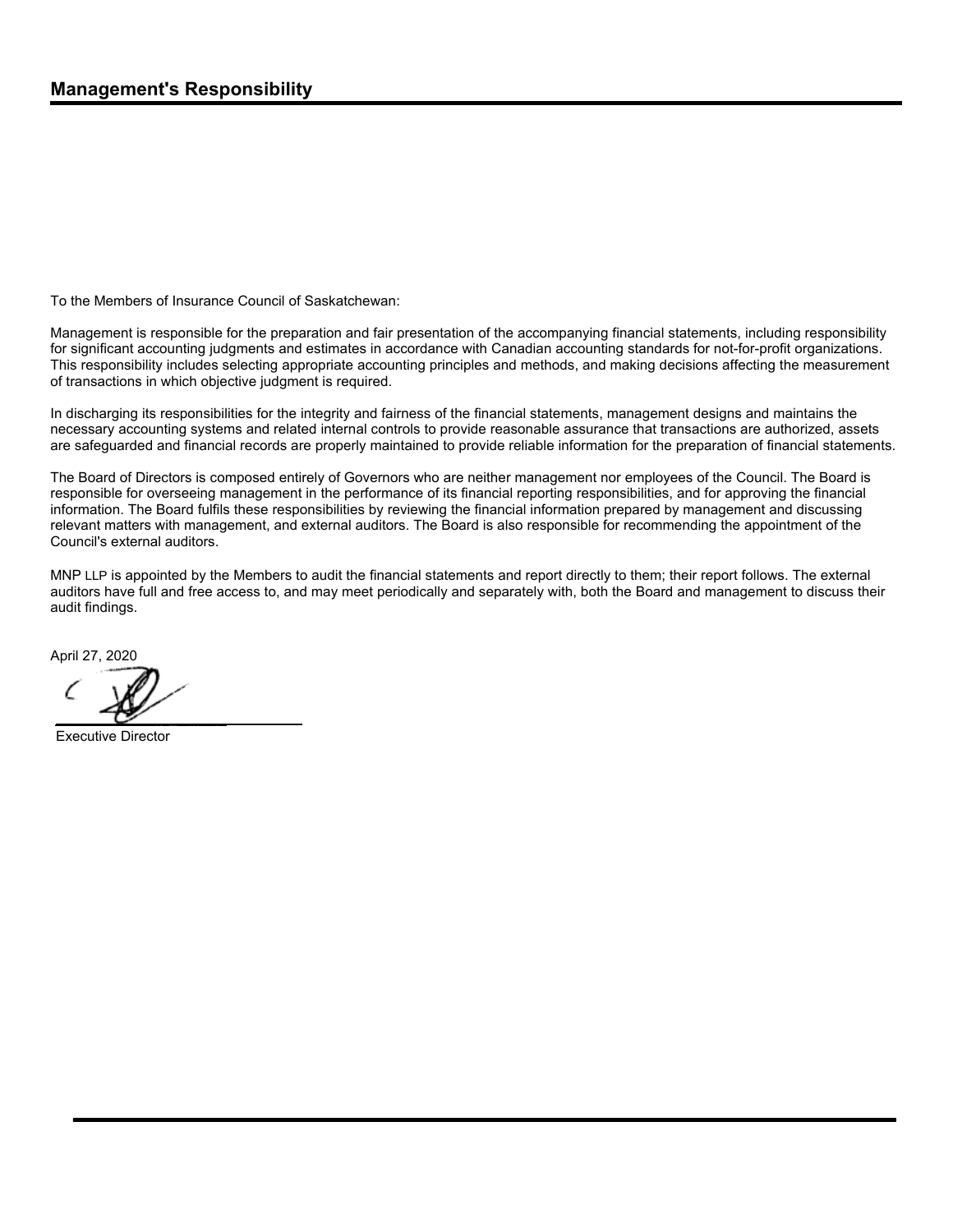# **Independent Auditor's Report**

To the Members of Insurance Council of Saskatchewan:

## **Opinion**

We have audited the financial statements of Insurance Council of Saskatchewan (the "Council"), which comprise the statement of financial position as at December 31, 2019, and the statements of operations, changes in net assets and cash flows for the year then ended, and notes to the financial statements, including a summary of significant accounting policies.

In our opinion, the accompanying financial statements present fairly, in all material respects, the financial position of the Council as at December 31, 2019, and the results of its operations and its cash flows for the year then ended in accordance with Canadian accounting standards for not-for-profit organizations.

## **Basis for Opinion**

We conducted our audit in accordance with Canadian generally accepted auditing standards. Our responsibilities under those standards are further described in the Auditor's Responsibilities for the Audit of the Financial Statements section of our report. We are independent of the Council in accordance with the ethical requirements that are relevant to our audit of the financial statements in Canada, and we have fulfilled our other ethical responsibilities in accordance with these requirements. We believe that the audit evidence we have obtained is sufficient and appropriate to provide a basis for our opinion.

# **Responsibilities of Management and Those Charged with Governance for the Financial Statements**

Management is responsible for the preparation and fair presentation of the financial statements in accordance with Canadian accounting standards for not-for-profit organizations, and for such internal control as management determines is necessary to enable the preparation of financial statements that are free from material misstatement, whether due to fraud or error.

In preparing the financial statements, management is responsible for assessing the Council's ability to continue as a going concern, disclosing, as applicable, matters related to going concern and using the going concern basis of accounting unless management either intends to liquidate the Council or to cease operations, or has no realistic alternative but to do so.

Those charged with governance are responsible for overseeing the Council's financial reporting process.

## **Auditor's Responsibilities for the Audit of the Financial Statements**

Our objectives are to obtain reasonable assurance about whether the financial statements as a whole are free from material misstatement, whether due to fraud or error, and to issue an auditor's report that includes our opinion. Reasonable assurance is a high level of assurance, but is not a guarantee that an audit conducted in accordance with Canadian generally accepted auditing standards will always detect a material misstatement when it exists. Misstatements can arise from fraud or error and are considered material if, individually or in the aggregate, they could reasonably be expected to influence the economic decisions of users taken on the basis of these financial statements.

As part of an audit in accordance with Canadian generally accepted auditing standards, we exercise professional judgment and maintain professional skepticism throughout the audit. We also:

- Identify and assess the risks of material misstatement of the financial statements, whether due to fraud or error, design and perform audit procedures responsive to those risks, and obtain audit evidence that is sufficient and appropriate to provide a basis for our opinion. The risk of not detecting a material misstatement resulting from fraud is higher than for one resulting from error, as fraud may involve collusion, forgery, intentional omissions, misrepresentations, or the override of internal control.
- Obtain an understanding of internal control relevant to the audit in order to design audit procedures that are appropriate in the circumstances, but not for the purpose of expressing an opinion on the effectiveness of the Council's internal control.
- Evaluate the appropriateness of accounting policies used and the reasonableness of accounting estimates and related disclosures made by management.
- Conclude on the appropriateness of management's use of the going concern basis of accounting and, based on the audit evidence obtained, whether a material uncertainty exists related to events or conditions that may cast significant doubt on the Council's ability to continue as a going concern. If we conclude that a material uncertainty exists, we are required to draw attention in our auditor's report to the related disclosures in the financial statements or, if such disclosures are inadequate, to modify our opinion. Our conclusions are based on the audit evidence obtained up to the date of our auditor's report. However, future events or conditions may cause the Council to cease to continue as a going concern.

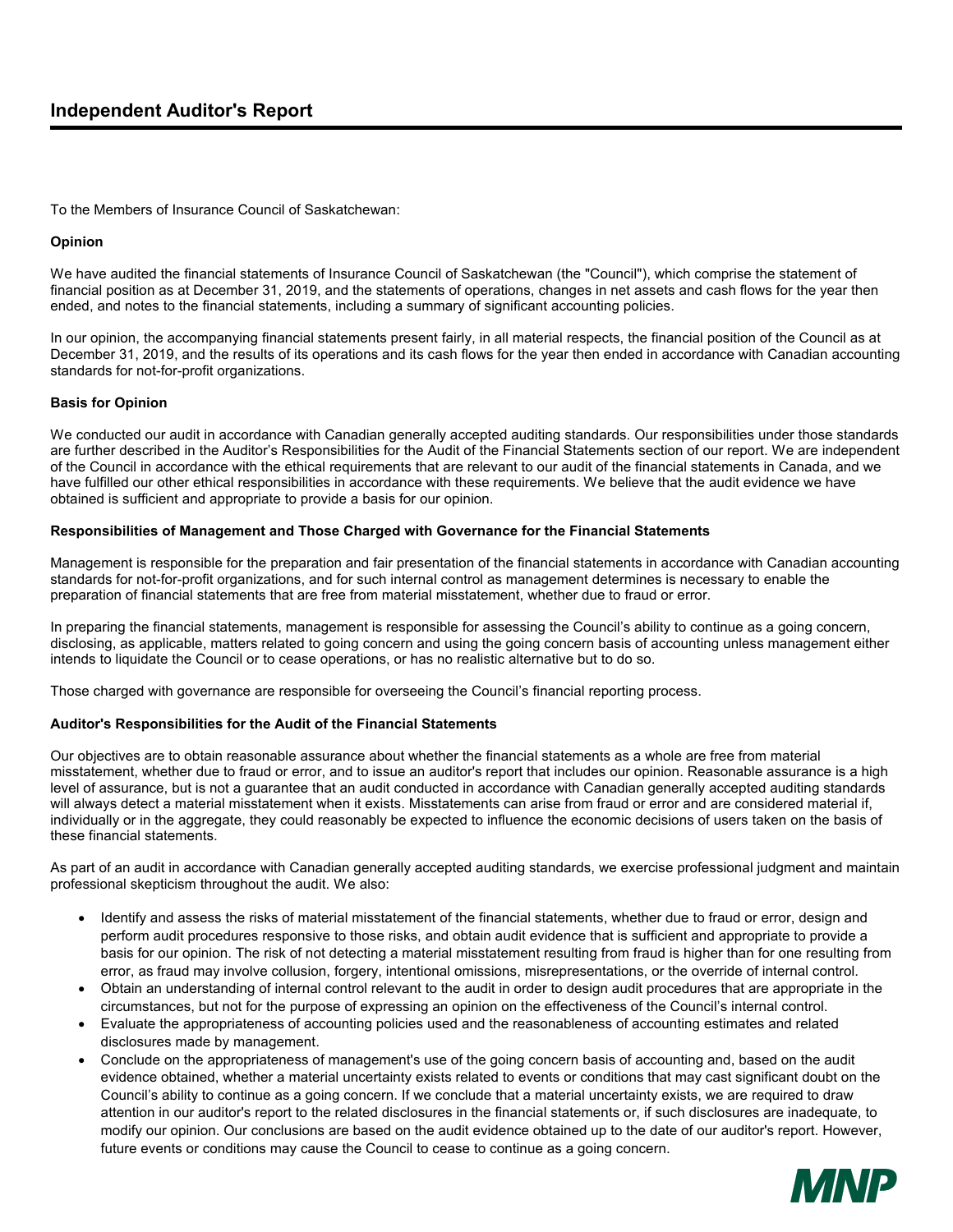Evaluate the overall presentation, structure and content of the financial statements, including the disclosures, and whether the financial statements represent the underlying transactions and events in a manner that achieves fair presentation.

We communicate with those charged with governance regarding, among other matters, the planned scope and timing of the audit and significant audit findings, including any significant deficiencies in internal control that we identify during our audit.

Regina, Saskatchewan

MNP LLP

April 27, 2020 Chartered Professional Accountants

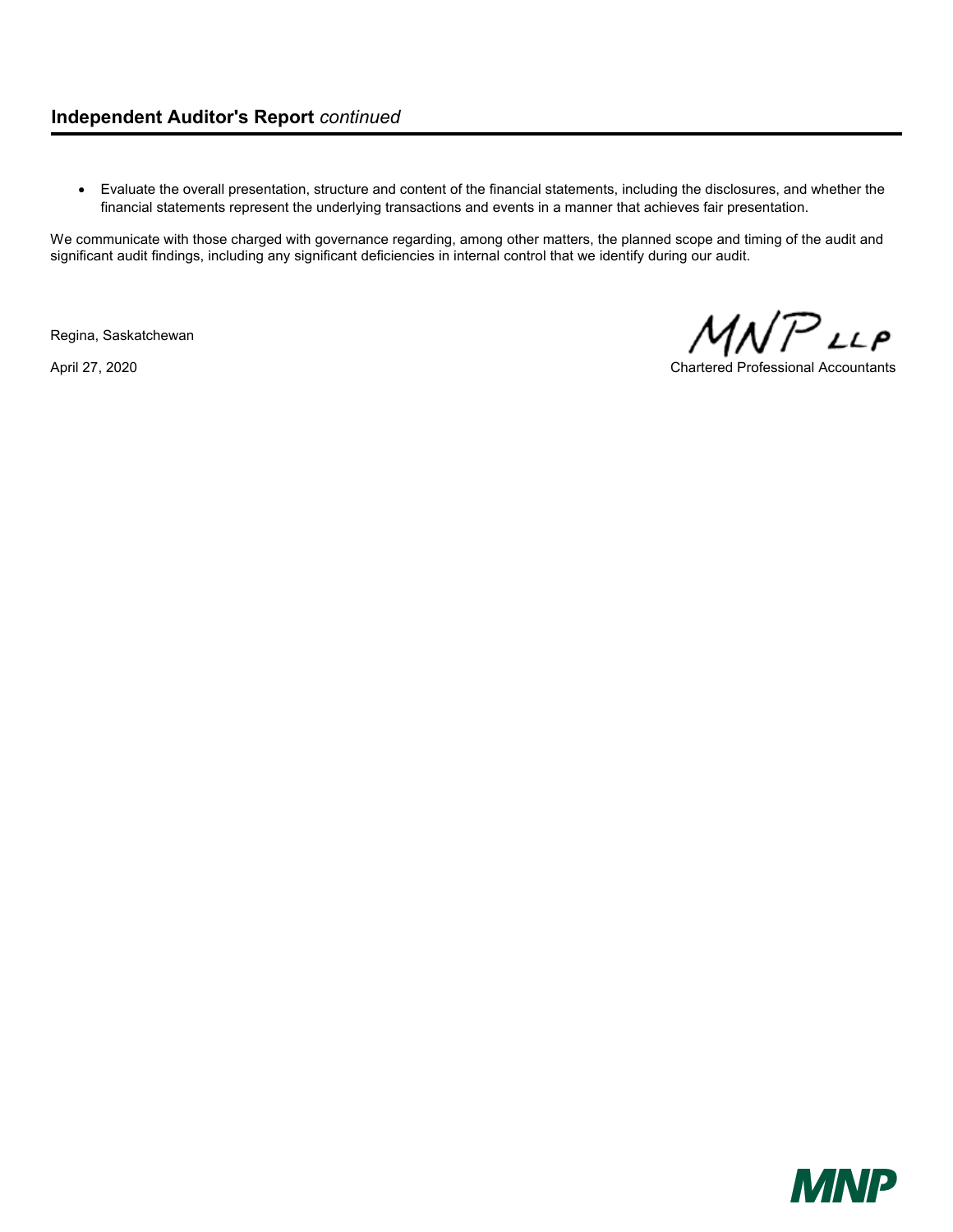# **Statement of Financial Position**

*As at December 31, 2019*

|                                                          | 2019      | 2018      |
|----------------------------------------------------------|-----------|-----------|
| <b>Assets</b>                                            |           |           |
| <b>Current</b>                                           |           |           |
| Cash                                                     | 273,861   | 207,978   |
| Short-term investments (Note 3)                          | 191,826   | 683,053   |
| Accounts receivable                                      | 3,355     | 6,162     |
| <b>Accrued interest</b>                                  | 7,111     | 3,471     |
| Prepaid expenses                                         | 7,217     | 9,345     |
|                                                          |           |           |
|                                                          | 483,370   | 910,009   |
| Capital assets (Note 4)                                  | 114,737   | 113,938   |
| Investments (Note 3)                                     | 1,598,029 | 927,994   |
| Intangible assets (Note 5)                               | 1,302,745 | 1,445,286 |
|                                                          | 3,498,881 | 3,397,227 |
| <b>Liabilities</b><br><b>Current</b>                     |           |           |
| Accounts payable and accruals                            | 41,916    | 30,182    |
| Deferred tenant inducement (Note 6)                      | 12,437    | 13,872    |
| Annual license renewal fees received in advance (Note 7) | 79,200    | 81,115    |
|                                                          |           |           |
|                                                          | 133,553   | 125,169   |
| Subsequent event (Note 12)                               |           |           |
| <b>Net Assets</b>                                        |           |           |
| Unrestricted net assets                                  | 1,247,846 | 1,112,834 |
| Invested in property and equipment and intangible assets | 1,417,482 | 1,559,224 |
| Software development reserve - internally restricted     | 500,000   | 400,000   |
| Litigation reserve - internally restricted               | 200,000   | 200,000   |
|                                                          |           |           |
|                                                          | 3,365,328 | 3,272,058 |
|                                                          | 3,498,881 | 3,397,227 |

Approved on behalf of the Council

**Member Director** 

**Member Member**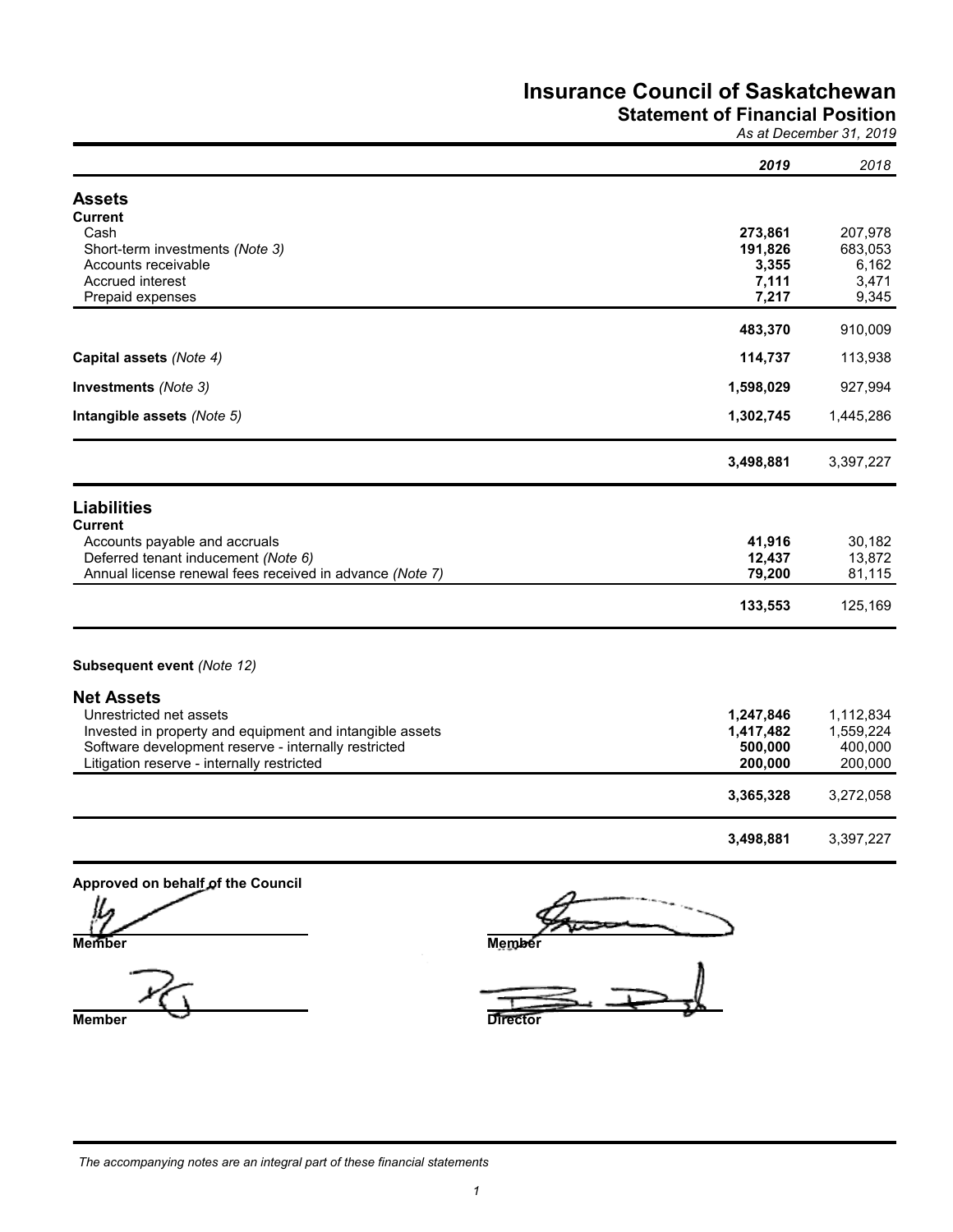# **Statement of Operations**

*For the year ended December 31, 2019*

|                                        | 2019               | 2018               |
|----------------------------------------|--------------------|--------------------|
| <b>Revenue</b>                         |                    |                    |
| Licence fees                           | 1,798,875          | 1,719,408          |
| <b>Examination fees</b>                | 80,394             | 73,185             |
| Investigative fines and penalties      | 67,935             | 35,708             |
| Course provider fees                   | 22,360             | 20,660             |
| Investigative cost recovery            | 13,420             | 11,660             |
| Miscellaneous                          |                    | 250                |
| Investment income (loss)               | 100,404            | (20, 248)          |
|                                        | 2,083,388          | 1,840,623          |
|                                        |                    |                    |
| <b>Expenses</b>                        |                    |                    |
| <b>Salaries</b>                        | 1,096,912          | 897,011            |
| Amortization on intangible assets      | 266,767            | 250,706            |
| Rent expense<br>Computer               | 133,819<br>105,232 | 100,482<br>106,223 |
| <b>Bank charges</b>                    | 53,222             | 47,297             |
| Committee meetings                     | 48,027             | 54,861             |
| Council meetings - GICS                | 40,331             | 39,438             |
| Amortization on capital assets         | 36,748             | 34,366             |
| Office supplies                        | 35,144             | 39,008             |
| Council meetings - Life                | 34,194             | 53,351             |
| Examination                            | 31,485             | 32,352             |
| Consultants                            | 25,855             | 56,286             |
| Audit and legal fees                   | 23,499             | 20,778             |
| Investigation                          | 14,887             | 9,710              |
| Telephone                              | 11,663             | 10,743             |
| Postage and courier                    | 10,803             | 9,911              |
| Complaints                             | 9,665              | 10,602             |
| Bond/insurance                         | 4,394              | 4,394              |
| Miscellaneous                          | 4,300              | 5,140              |
| Council meetings - Hail                | 3,171              | 2,814              |
|                                        | 1,990,118          | 1,785,473          |
| <b>Excess of revenue over expenses</b> | 93,270             | 55,150             |

*The accompanying notes are an integral part of these financial statements*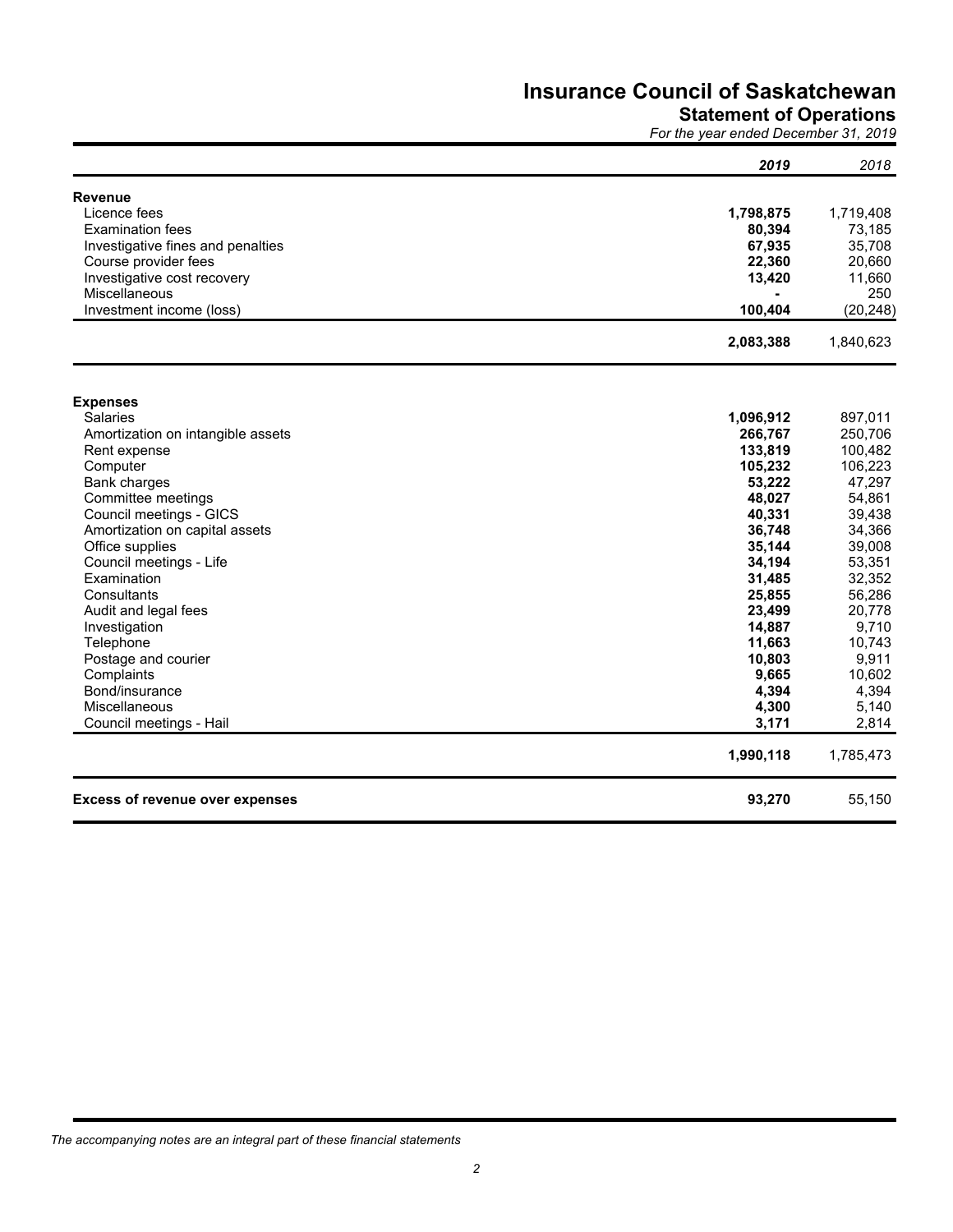**Statement of Changes in Net Assets**

*For the year ended December 31, 2019*

|                                                                   | <b>Unrestricted</b><br><b>Net Assets</b> | <b>Invested in</b><br><b>Property and</b><br><b>Equipment</b><br>and<br>Intangible<br><b>Assets</b> | Litigation<br>Reserve -<br><b>Internally</b><br><b>Restricted</b> | <b>Software</b><br><b>Development</b><br>Reserve -<br><b>Internally</b><br><b>Restricted</b> | 2019      | 2018      |
|-------------------------------------------------------------------|------------------------------------------|-----------------------------------------------------------------------------------------------------|-------------------------------------------------------------------|----------------------------------------------------------------------------------------------|-----------|-----------|
| Net assets, beginning of<br>year                                  | 1,112,834                                | 1,559,224                                                                                           | 200,000                                                           | 400,000                                                                                      | 3,272,058 | 3,216,908 |
| <b>Excess of revenue over</b><br>expenses                         | 235,012                                  | (141, 742)                                                                                          |                                                                   |                                                                                              | 93,270    | 55,150    |
|                                                                   | 1,347,846                                | 1,417,482                                                                                           | 200,000                                                           | 400,000                                                                                      | 3,365,328 | 3,272,058 |
| Interfund transfer of<br>software development<br>reserve (Note 9) | (100, 000)                               | ٠                                                                                                   |                                                                   | 100,000                                                                                      |           |           |
| Net assets, end of year                                           | 1,247,846                                | 1,417,482                                                                                           | 200,000                                                           | 500,000                                                                                      | 3,365,328 | 3,272,058 |

*The accompanying notes are an integral part of these financial statements*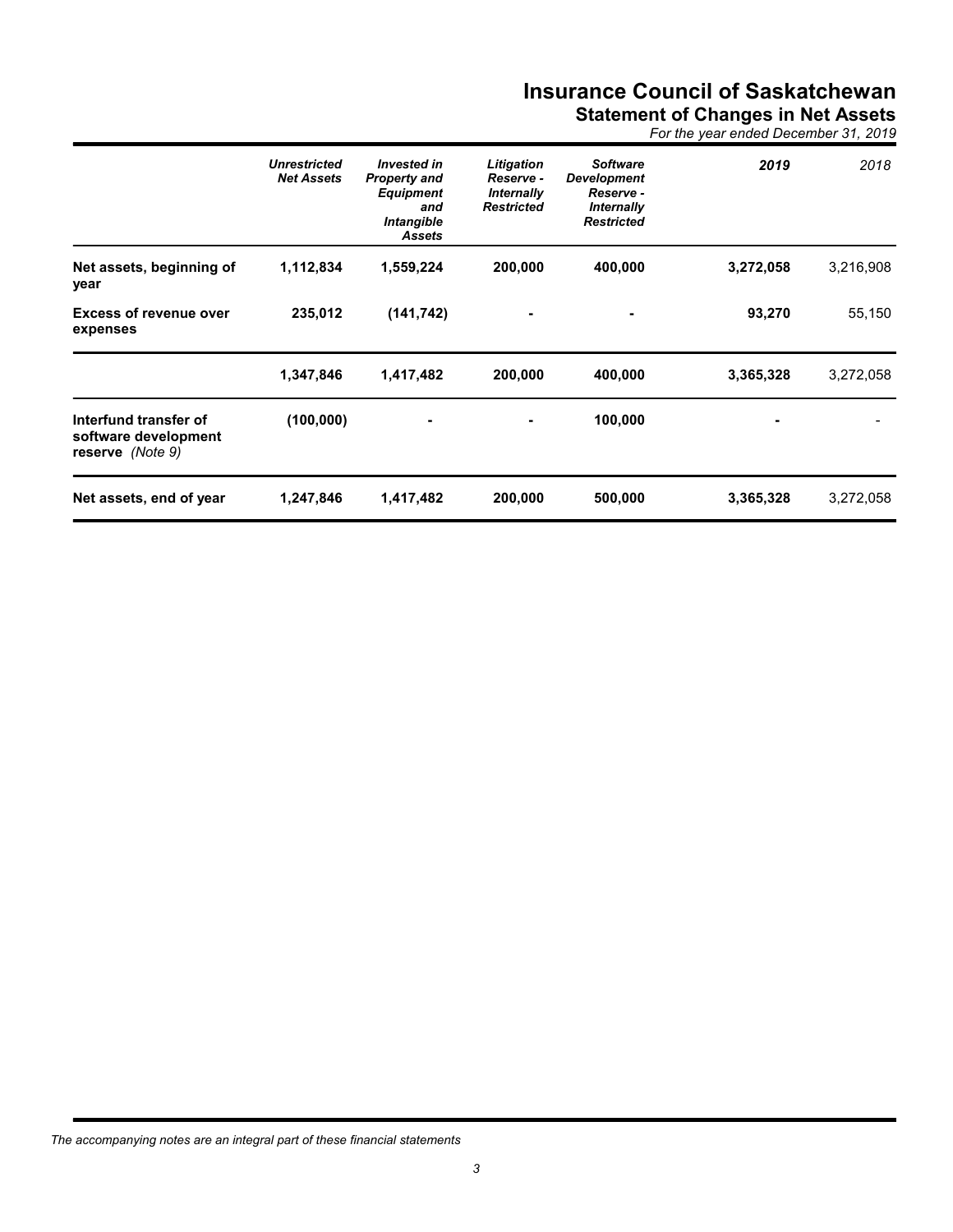# **Statement of Cash Flows**

*For the year ended December 31, 2019*

|                                                                                  | 2019       | 2018       |
|----------------------------------------------------------------------------------|------------|------------|
| Cash provided by (used for) the following activities                             |            |            |
| Operating                                                                        |            |            |
| Excess of revenue over expenses                                                  | 93,270     | 55,150     |
| Amortization on capital assets                                                   | 36,748     | 34,366     |
| Amortization on intangible assets                                                | 266,767    | 250,706    |
| Change in fair value and unrealized loss (gains) on sale of investments          | (64, 019)  | 36,077     |
| Deferred tenant inducement recognized                                            | (1, 435)   | 3,766      |
|                                                                                  | 331,331    | 380,065    |
| Changes in working capital accounts<br>Accounts receivable                       | 2,807      | 11,690     |
| Accrued interest                                                                 | (3,640)    | 535        |
|                                                                                  | 2,128      |            |
| Prepaid expenses                                                                 |            | (6, 213)   |
| Accounts payable and accruals<br>Annual licence renewal fees received in advance | 11,734     | (28, 369)  |
|                                                                                  | (1, 915)   | (4, 140)   |
|                                                                                  | 342,445    | 353,568    |
| Investing                                                                        |            |            |
| Purchase of capital assets                                                       | (37, 547)  | (44, 728)  |
| Purchase of investments                                                          | (822,790)  | (949, 695) |
| Proceeds on disposal of investments                                              | 708,000    | 386,754    |
| Purchase of intangible assets                                                    | (124, 225) | (111, 083) |
|                                                                                  | (276, 562) | (718, 752) |
| Increase (decrease) in cash resources                                            | 65,883     | (365, 184) |
|                                                                                  |            | 573,162    |
| Cash resources, beginning of year                                                | 207,978    |            |
| Cash resources, end of year                                                      | 273,861    | 207,978    |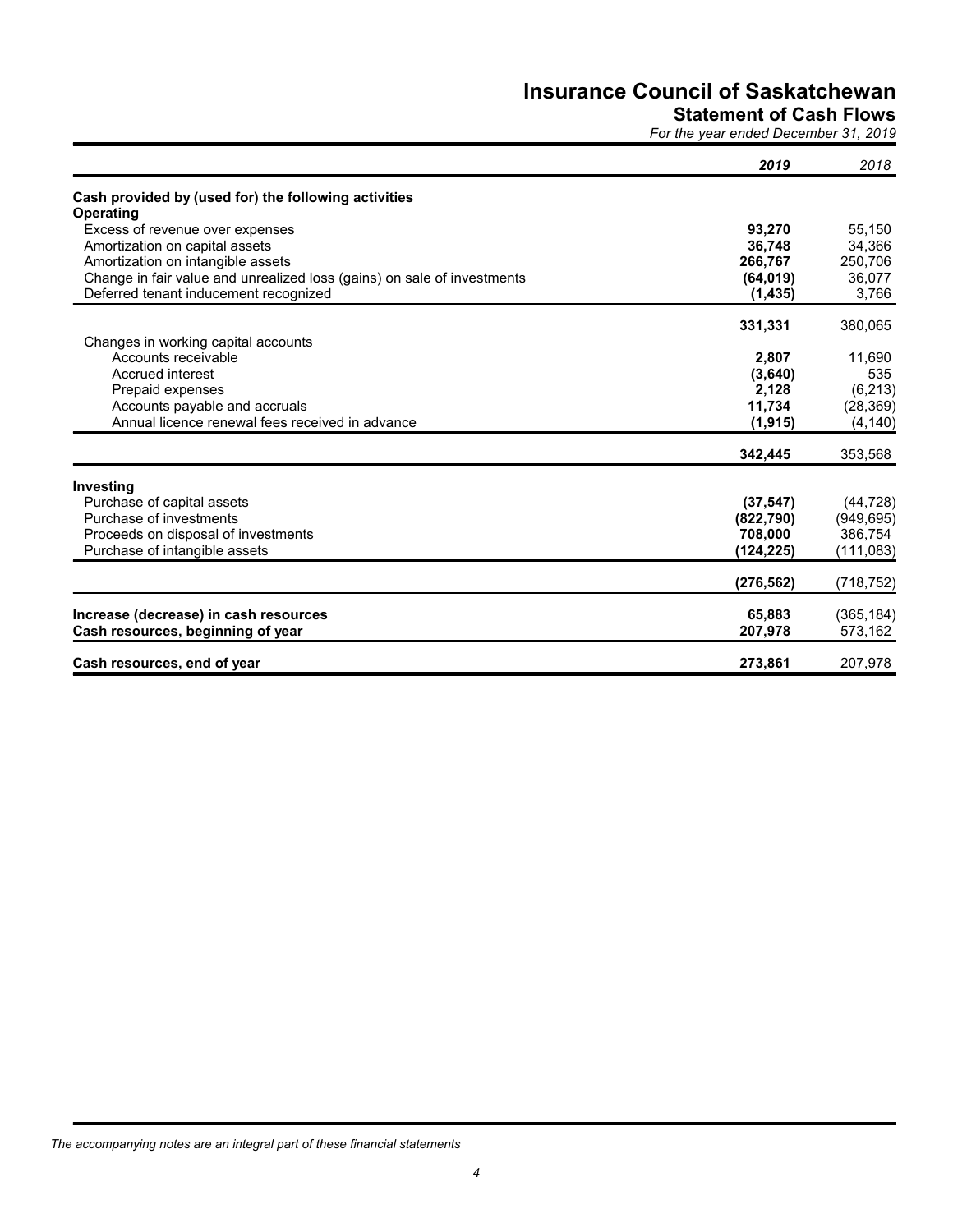*For the year ended December 31, 2019*

#### **1. Incorporation and nature of the organization**

Insurance Council of Saskatchewan ("ISC") was established by regulation pursuant to the Saskatchewan Insurance Amendment Act, 1985, as a not-for-profit organization and is exempt from income tax under Section 149 of the Income Tax Act.

ISC issues annual licenses to individual and agency licencees in accordance with the licensing powers delegated to it by the Superintendent of Insurance.

## **2. Significant accounting policies**

The financial statements have been prepared in accordance with Canadian accounting standards for not-for-profit organizations set out in Part III of the CPA Canada Handbook - Accounting, as issued by the Accounting Standards Board in Canada, and include the following significant accounting policies:

#### *Measurement uncertainty (use of estimates)*

The preparation of financial statements in conformity with Canadian accounting standards for not-for-profit organizations requires management to make estimates and assumptions that affect the reported amounts of assets and liabilities and disclosure of contingent assets and liabilities at the date of the financial statements, and the reported amounts of revenues and expenses during the reporting period.

Accounts receivable are stated after evaluation as to their collectability and an appropriate allowance for doubtful accounts is provided where considered necessary. Amortization is based on the estimated useful lives of capital assets and intangible assets.

These estimates and assumptions are reviewed periodically and, as adjustments become necessary they are reported in excess of revenues and expenses in the periods in which they become known.

#### *Capital assets*

Purchased capital assets are recorded at cost. Contributed capital assets are recorded at fair value at the date of contribution if fair value can be reasonably determined.

Amortization is provided using the methods listed below at rates intended to amortize the cost of assets over their estimated useful lives.

|                         | Method            | Rate       |
|-------------------------|-------------------|------------|
| Computer hardware       | straight-line     | $30\%$     |
| Computer software       | straight-line     | $100 \%$   |
| Furniture and equipment | declining balance | 20%        |
| Leasehold improvements  | straight-line     | lease term |

#### *Intangible asset*

An intangible asset subject to amortization is recorded at cost. Contributed intangible assets are recorded at fair value at the date of contribution if fair value can be reasonably determined.

Amortization is provided using the method listed below at a rate intended to amortize the cost of intangible asset over its estimated useful life.

|                            | Method        | Rate |
|----------------------------|---------------|------|
| Software development costs | straight-line | 10 % |

An intangible asset not subject to amortization is recorded at cost, less any permanent write-down. Contributed intangible assets are recorded at fair value at the date of contribution if fair value can be reasonably determined.

When an intangible asset no longer contributes to ISC' ability to provide services, its carrying amount is written down to residual value, if any.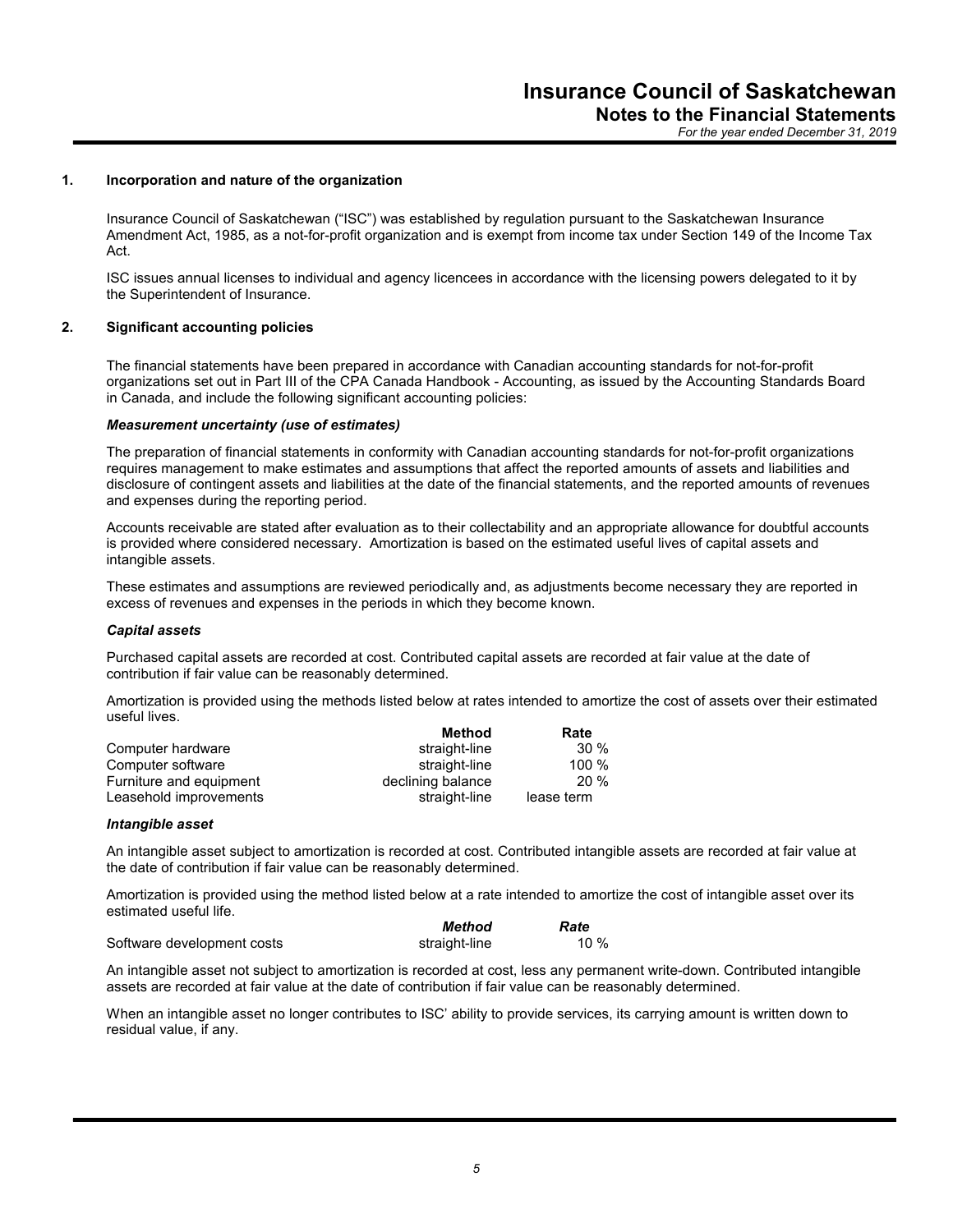*For the year ended December 31, 2019*

## *2. Significant accounting policies (cont'd)*

#### *Long-lived assets*

Long-lived assets consist of capital assets and intangible assets with finite useful lives. Long-lived assets held for use are measured and amortized as described in the applicable accounting policies.

When ISC determines that a long-lived asset no longer has any long-term service potential to the organization, the excess of its net carrying amount over any residual value is recognized as an expense in the statement of operations. Write-downs are not reversed.

#### *Revenue recognition*

Licence fees are recognized in the period the price is determinable and collection is reasonably assured.

Fees received in advance are deferred and recognized as income in the period in which the licence is issued.

All other revenue is recognized in the period it is earned, price is determinable and collection is reasonably assured.

#### *Registered savings plan*

ICS has made contributions of \$48,522 (2018 - \$38,369) to employees' registered savings plans. The contributions are expensed as incurred.

## *Financial instruments*

ISC recognizes its financial instruments when ISC becomes party to the contractual provisions of the financial instrument. All financial instruments are initially recorded at their fair value, including financial assets and liabilities originated and issued in a related party transaction with management. Financial assets and liabilities originated and issued in all other related party transactions are initially measured at their carrying or exchange amount in accordance with Section 3840 *Related Party Transactions*.

ICS subsequently measures all its financial assets and financial liabilties at amortized cost, except for investments which are at fair value.

Transaction costs and financing fees directly attributable to the origination, acquisition, issuance or assumption of financial instruments subsequently measured at fair value are immediately recognized in the excess of revenues over expenses for the current period. Conversely, transaction costs and financing fees are added to the carrying amount for those financial instruments subsequently measured at cost or amortized cost.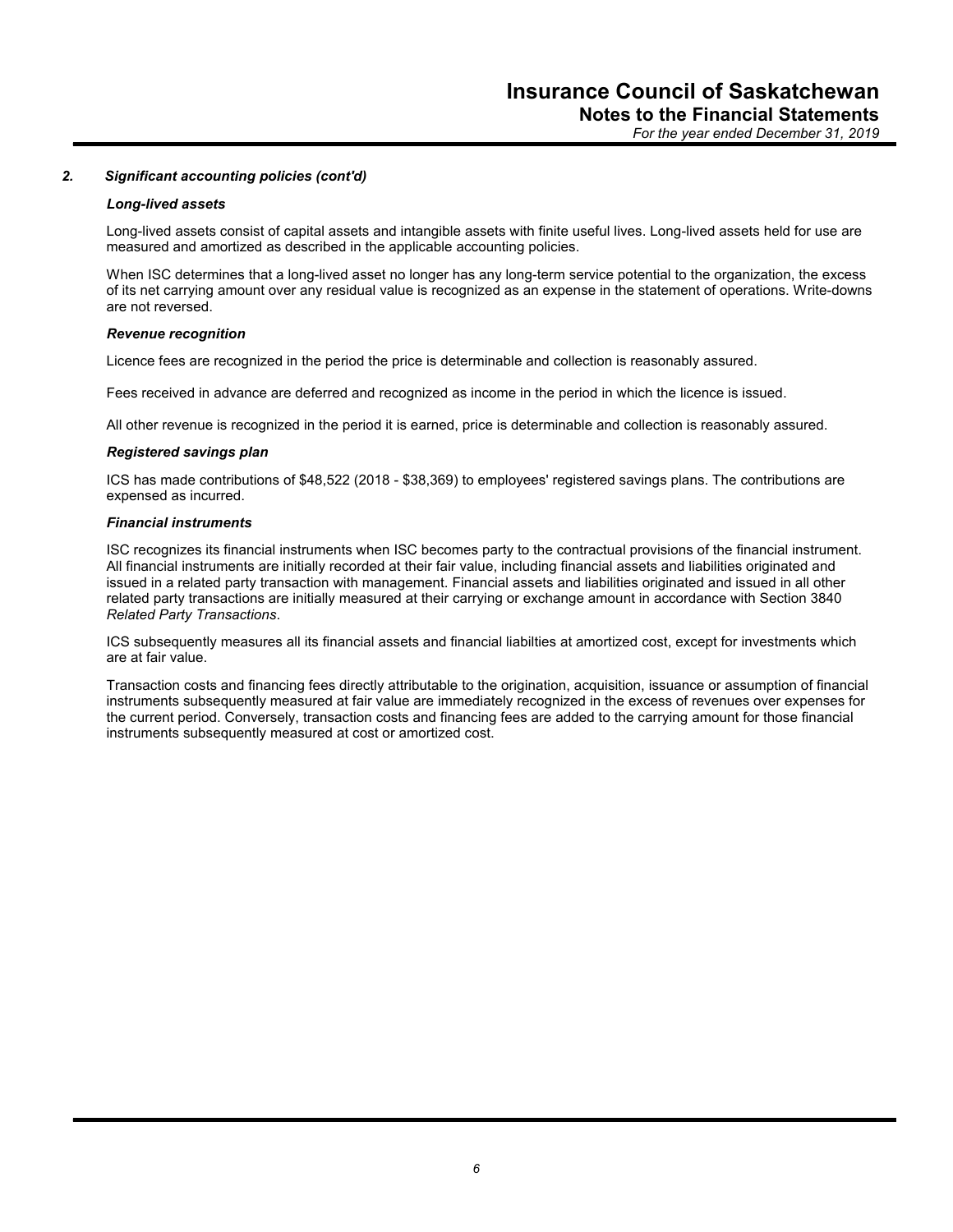# **Notes to the Financial Statements**

*For the year ended December 31, 2019*

# **3. Investments**

# **Short-Term Investments**

|                             | Rate     | <b>Maturity Date</b> | <b>Fair Value as at</b><br>December 31, 2019 | Fair Value as at<br>December 31, 2018 |
|-----------------------------|----------|----------------------|----------------------------------------------|---------------------------------------|
| <b>BMO Covered Call ETF</b> |          |                      |                                              |                                       |
| (exchange traded fund)      | Variable | N/A                  | 91,882                                       | 85,970                                |
| CIBC commercial paper       | N/A      | August 19, 2019      |                                              | 131,976                               |
| Res CDN IMP BK OF           |          |                      |                                              |                                       |
| Commerce fixed              | $3.00\%$ | October 28, 2019     |                                              | 244.149                               |
| CIBC commercial paper       | N/A      | December 20, 2019    |                                              | 107,943                               |
| Canadian Western Bank       |          |                      |                                              |                                       |
| commercial paper            | 3.077%   | January 14, 2019     |                                              | 113.015                               |
| <b>Ford Credit Canada</b>   | 2.45%    | May 7, 2020          | 99.944                                       |                                       |
|                             |          |                      | 191,826                                      | 683.053                               |

# **Long-Term Investments**

|                                                     | Rate   | <b>Maturity Date</b> | <b>Fair Value as at</b> | Fair Value as at  |
|-----------------------------------------------------|--------|----------------------|-------------------------|-------------------|
|                                                     |        |                      | December 31, 2019       | December 31, 2018 |
| Altagas Ltd                                         | 3.57%  | June 12, 2023        | 61,644                  |                   |
| <b>Bank of Montreal</b>                             | N/A    | March 21, 2022       | 101,534                 | 93,013            |
| <b>Bank of Nova Scotia</b><br><b>Res CDN IMP BK</b> | 3.89%  | January 18, 2029     | 121,949                 |                   |
| Commerce Prin CYC<br>CJ <sub>1</sub>                | N/A    | June 19, 2024        | 198,114                 |                   |
| CIBC CDN Blue Chip                                  |        |                      |                         |                   |
| Grwth Dep S68e                                      | N/A    | August 26, 2024      | 136,381                 |                   |
| Canadian Imperial Bank                              |        |                      |                         |                   |
| of Commerce                                         | N/A    | February 23, 2024    |                         | 94,540            |
| Canadian Imperial bank                              |        |                      |                         |                   |
| of Commerce                                         | N/A    | March 11, 2025       | 108,909                 |                   |
| <b>Ford Credit Canada</b>                           | 2.45%  | May 7, 2020          |                         | 98,264            |
| Ford Credit Canada                                  | 2.71%  | February 23, 2022    | 133,225                 | 127,813           |
| Laurentian Bank of                                  |        |                      |                         |                   |
| Canada                                              | 2.75%  | April 22, 2021       | 50,223                  | 49,374            |
| <b>MCAP Commercial</b>                              | 5.00%  | December 14, 2022    | 135,428                 | 129,764           |
| <b>Riocan Real Estate</b>                           | 3.725% | April 18, 2023       | 103,497                 |                   |
| Royal Bank of Canada                                | 3.31%  | January 20, 2026     | 60,667                  | 60,260            |
| Royal Bank of Canada                                | 3.45%  | September 29, 2026   | 131,601                 | 129,829           |
| <b>Toronto Dominion Bank</b>                        | N/A    | August 2, 2022       | 105,622                 | 95,174            |
| <b>Toronto Dominion Bank</b>                        | 1.909% | July 18, 2023        | 98,953                  |                   |
| <b>Toronto Dominion Bank</b>                        | 2.982% | September 30, 2025   | 50,282                  | 49,963            |
|                                                     |        |                      | 1,598,029               | 927,994           |

The adjustment to fair value at December 31, 2019 was an unrealized gain of \$64,019 (2018 - unrealized loss of \$36,077), which was recognized in investment income.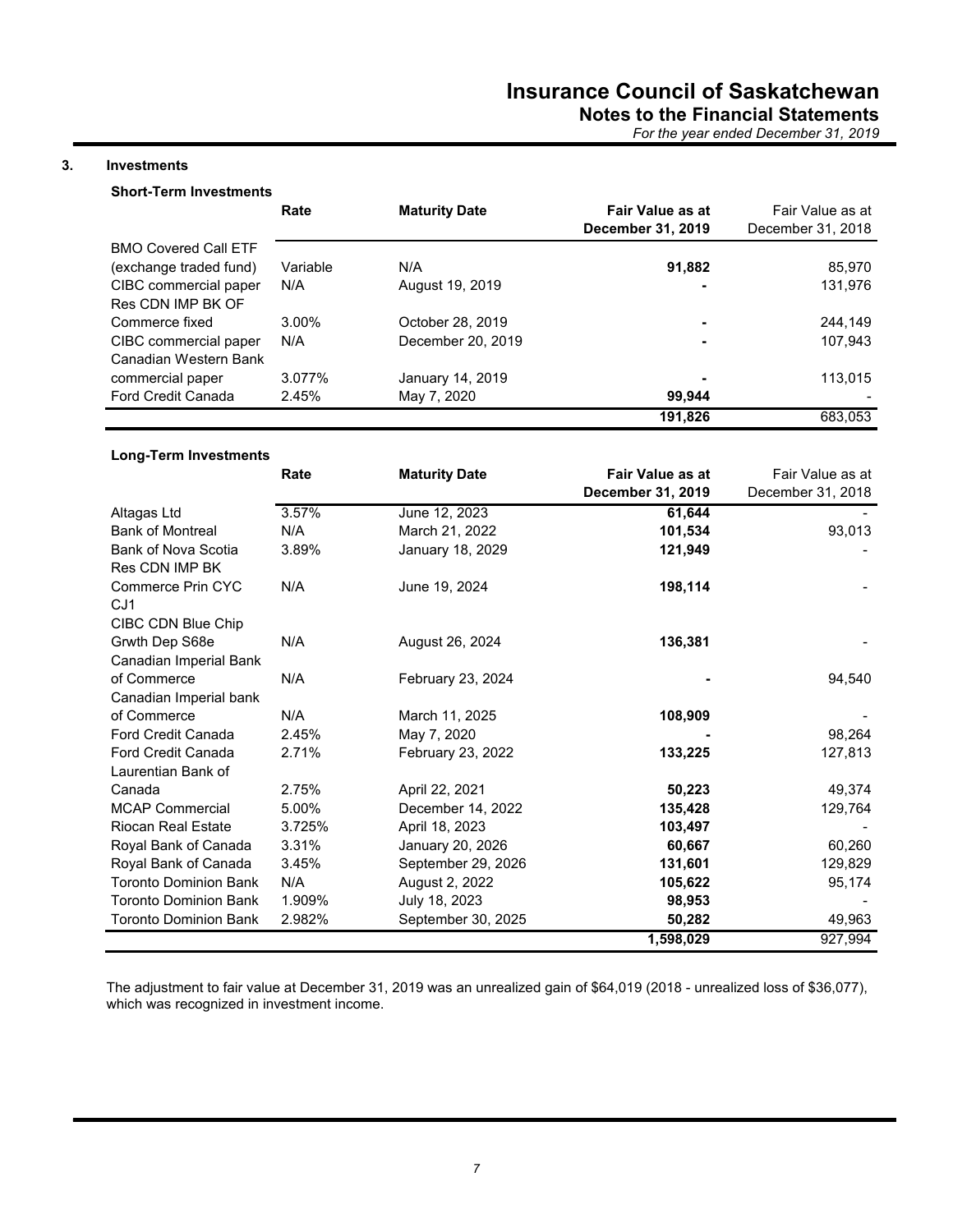# **Notes to the Financial Statements**

*For the year ended December 31, 2019*

# **4. Capital assets**

|                         |         |                    | 2019            | 2018     |
|-------------------------|---------|--------------------|-----------------|----------|
|                         |         | <b>Accumulated</b> | <b>Net book</b> | Net book |
|                         | Cost    | amortization       | value           | value    |
| Computer hardware       | 231,811 | 174.342            | 57.469          | 66.791   |
| Computer software       | 349,172 | 347.228            | 1.944           | 911      |
| Furniture and equipment | 141.710 | 95.027             | 46,683          | 46.236   |
| Leasehold improvements  | 24.678  | 16.037             | 8.641           |          |
|                         | 747.371 | 632.634            | 114.737         | 113.938  |

# **5. Intangible assets**

|                            |           |                    | 2019      | 2018      |
|----------------------------|-----------|--------------------|-----------|-----------|
|                            |           | <b>Accumulated</b> | Net book  | Net book  |
|                            | Cost      | Amortization       | value     | value     |
| Software development costs | 2.349.925 | 1.047.180          | 1.302.745 | 1.445.286 |

## **6. Deferred tenant inducement**

|                                                                                           | 2019   | 2018   |
|-------------------------------------------------------------------------------------------|--------|--------|
| Tenant inducements included in lease agreement to be amortized over the term of the lease | 12.437 | 13.872 |

## **7. Annual license renewal fees received in advance**

ICS typically receives payments from agents and agencies relating to the following period's licence renewal fees. This is recorded as deferred revenue on the statement of financial position. The amount of licence renewal fees paid in advance for 2019 is \$79,200 (2018 - \$81,115).

## **8. Litigation reserve**

ICS has internally restricted funds within the litigation reserve for purposes of providing for any ongoing legal costs associated with defending ICS' rights to licence and regulate insurance agents, agencies, and adjusters within the Province of Saskatchewan.

## **9. Software development reserve**

ICS has internally restricted funds within the software development reserve for purposes of offsetting future software development costs. By reserving these funds, ICS intends to be able to continue normal operations during future replacement of their computer system without facing immediate cash flow issues. During 2019, the Board approved a transfer of \$100,000 (2018 - \$100,000 ) into the software development reserve from unrestricted net assets.